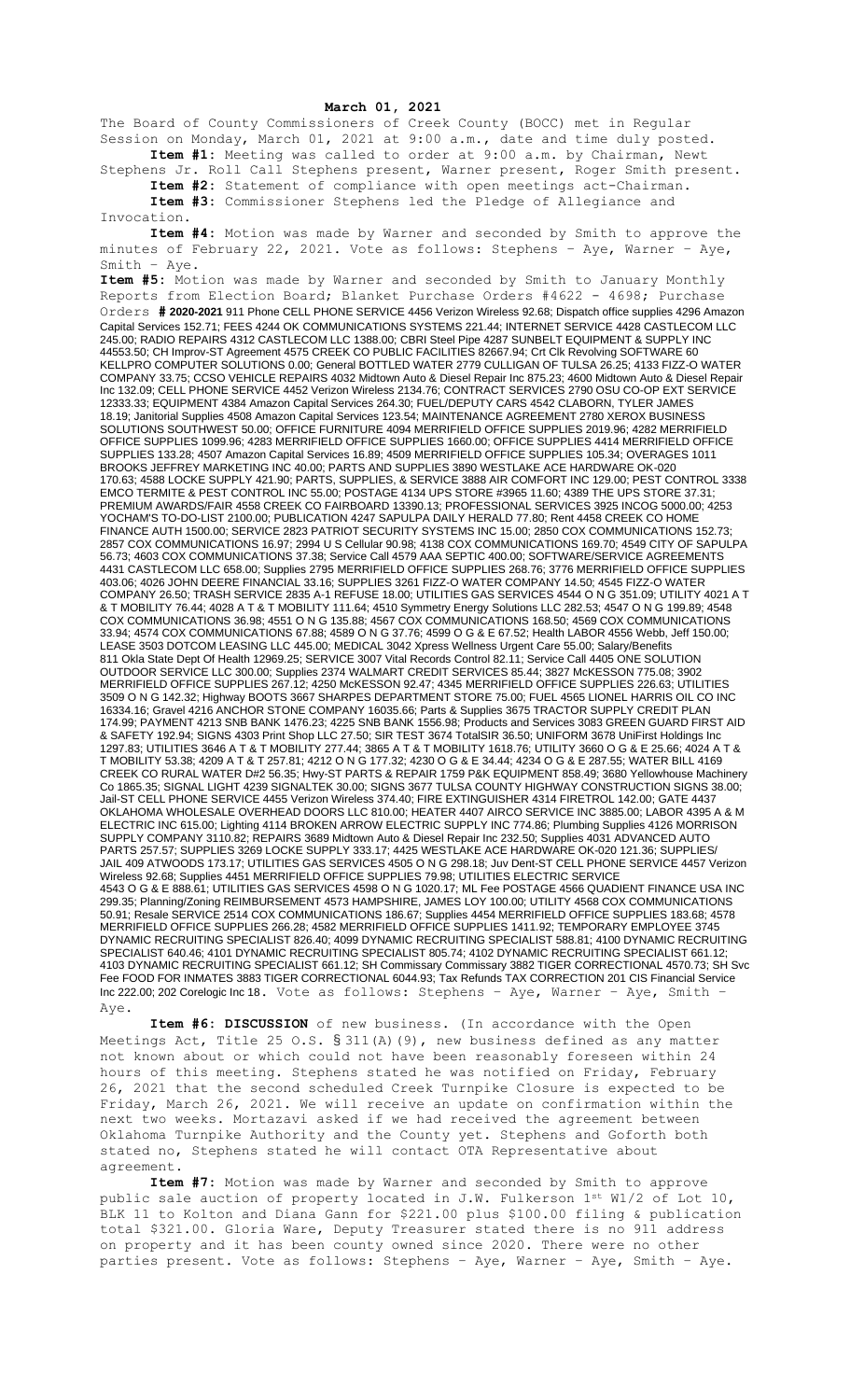**Item #8:** Motion was made by Warner and seconded by Smith to approve public sale auction of property located in North Heights Lots 1-4, BLK 15 to Scott and Frances Patrick for \$254.00 plus \$100.00 filing & publication total \$354.00. Gloria Ware, Deputy Treasurer stated there is no 911 address on property and it has been county owned since 2008. There were no other parties present. Vote as follows: Stephens – Aye, Warner – Aye, Smith – Aye.

**Item #9:** Motion was made by Warner and seconded by Smith to approve public sale auction of property located in Buena Vista #1 Lot 14, BLK 10 to Kolton and Diana Gann for \$263.00 plus \$100.00 filing & publication total \$363.00. Gloria Ware, Deputy Treasurer stated the address of property is 722 N. Twelfth Street, Sapulpa, OK 74066. There were no other parties present. Vote as follows: Stephens – Aye, Warner – Aye, Smith – Aye.

**Item #10:** Motion was made by Warner and seconded by Smith to sign Commercial Service Agreement between Cox Business and the Creek County Sheriff's Office in the amount of \$1,361.00 monthly. Bret Bowling, Sheriff stated this will be upgrading our service at the jail to fiber, instead of the hybrid cable. It will reduce our current monthly cost by \$3.50 or so for better equipment and connectivity. We have had some issues recently with our 911 phones and computers, we need the right system to operate fully. Andrew Goforth, Assistant District Attorney stated he has reviewed the contract and there is some arbitration language that requires additional services that need to be done. There was discussion of the renewal process, it will renew on the fiscal year upon the first payment made. Warner asked when the project would start, Bowling stated Joe Thompson is in charge of the project so I am not sure. Goforth stated his understanding was upon the execution of contract that project would start within the next few weeks. Stephens asked about the dedicated fiber for the Collins Building to the Jail, Bowling stated that he believed the line just ran from the Collins Building to the Courthouse and not out to the Jail. Vote as follows: Stephens – Aye, Warner – Aye, Smith – Aye.

**Item #11:** Motion was made by Warner and seconded by Smith to sign **Resolution#2021-31** surplussing three wood multi-drawer desk, two wooden book shelves, two wooden desk credenzas, three metal two drawer lateral file cabinets, two wooden round end tables, one wooden square end table, one laminate eight foot conference table, one wooden two drawer lateral file cabinet, one wooden storage cabinet, one battery powered universal calculator, one Dell T5400 PC serial number 6X2WnJ1, and one a/c powered Canon MP27D desktop calculator serial number 20269237 and **Resolution #2021- 31A** disposing of the same to be junked. Vote as follows: Stephens – Aye, Warner – Aye, Smith – Aye.

**Item #12:** Motion was made by Warner and seconded by Smith to sign **Resolution#2021-32** directing the Creek County Treasurer to credit the Creek County General Government Insurance Account 001-1-2300-1222/R4 with funds from Benefit Resources, Inc., in the amount of \$74.61, as per 62 O.S. § 335, and procedures implemented by the State Auditor's Office. Vote as follows: Stephens – Aye, Warner – Aye, Smith – Aye.

**Item #13:** Motion was made by Warner and seconded by Smith to sign **Resolution#2021-33** directing the Creek County Treasurer to credit the Creek County General Government Maintenance and Operations Fund 001-1-2000-2005/R2 with funds from the Creek County Clerk's Office Fund for reimbursement of utility payments, in the amount of \$986.06, as per 62 O.S. § 335, and procedures implemented by the State Auditor's Office. Vote as follows: Stephens – Aye, Warner – Aye, Smith – Aye.

**Item #14:** Amended motion was made by Stephens and seconded by Smith to approve Utility Permit from Fiber Link LLC per County Specs for fiber-optic cable by boring, pushing and trenching by Fasco per attached map, size of line ¾", size of casing 2 1.5" HPBE conduits, to cross and parallel S. Hickory St. approximately 3 miles S. of Lone Star Rd & Hickory further described as 16,322' S. of the N.E. corner of Section 16, T17N, R11E in District #1 and District #3, permit extended to 60- days. A motion was made by Stephens and seconded by Smith approving permit, then after some discussion with Fiber Link Representative the normal 30-day permit would not be enough time, Stephens and Smith amended motion to extend the permit expiration from 30 to 60 days. Fiber Link Representative stated this will be bring internet to hundreds of families and they will continue to expand the services in the area. Vote as follows: Stephens – Aye, Warner – Aye, Smith – Aye.

**Item #15:** Motion was made by Stephen and seconded by Smith to approve Utility Permit from Fiber Link LLC per County Specs for fiber-optic cable by trenching, pushing by Fasco per attached map, size of line 34", size of casing 1.5", to parallel W. 171st St. S. approximately .65 miles W. of Hickory & 171st St. S. further described as 3,419" W. of the N.E. corner of Section 34, T17N, R11E in District #1, permit extended to 60- days. Vote as follows: Stephens – Aye, Warner – Aye, Smith – Aye.

**Item #16:** Motion was made by Warner and seconded by Smith to extend **Resolution#2020-87** one more week until 3/8/21. Covey Murray spoke to the